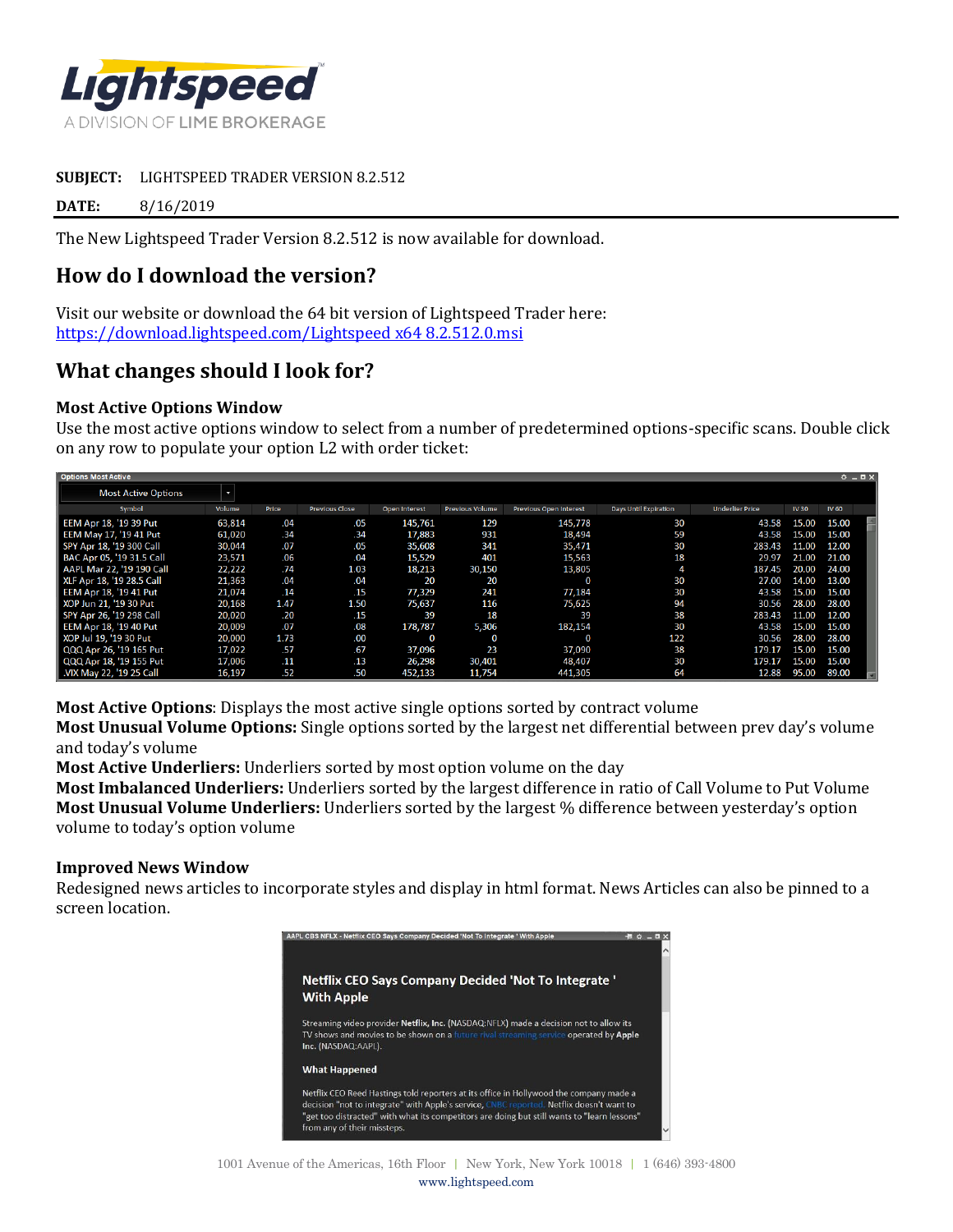

## **Options Block Trades**

Can now add Options to your Block Trades window. Can be added to the streaming and fixed area. Add and configure your block size in the configuration seen below:

| <b>Block Trades</b>       |             |          |        | $O = D \times$ |                          |
|---------------------------|-------------|----------|--------|----------------|--------------------------|
| XOP Jan 17, '20 30 Put    | 7,000       | 14:04:17 | 2.90   | <b>ISEX</b>    |                          |
| GLD                       | 600,000     | 14:02:22 | 123.49 | <b>CHEX</b>    |                          |
| GLD May 17, '19 123 Put   | 6,000       | 14:01:14 | 1.34   | AMEX           |                          |
| GLD May 17, '19 123 Call  | 6,000       | 14:01:14 | 2.32   | AMEX           |                          |
| EFA Mar 22, '19 64.5 Call | 17,097      | 13:58:23 | 1.17   | <b>ISEX</b>    |                          |
| Symbol                    | <b>Size</b> | Time     | Price  | Exchange       |                          |
| <b>ELAN</b>               | 50,500      | 14:03:27 | 33.05  | ADFN           | $\overline{\phantom{a}}$ |
| XOP Jan 17, '20 30 Put    | 7,000       | 14:04:17 | 2.90   | <b>ISEX</b>    |                          |
| <b>XOP</b>                | 287,000     | 14:04:18 | 30.50  | <b>CHEX</b>    |                          |
| EА                        | 50,000      | 14:04:37 | 98.07  | ADFN           |                          |
| CLD                       | 53,570      | 14:04:38 | .18    | ADFN           |                          |
|                           |             |          |        |                |                          |



#### **Halted Symbols Window**

Use this new window to display symbols that are currently halted. A Reason will be provided when available from the exchange. The window will also reflect when trading is resumed in the symbol.

| <b>Halted Symbols</b>                | $0 - 0X$ |                                                                               |  |
|--------------------------------------|----------|-------------------------------------------------------------------------------|--|
| Symbol                               | Time     | Reason                                                                        |  |
| <b>SVA</b><br><b>DSSIw</b><br>l ftnw |          | 03:06:56 No Reason Provided<br>03:50:41 News Pending<br>03:36:01 News Pending |  |
|                                      |          |                                                                               |  |